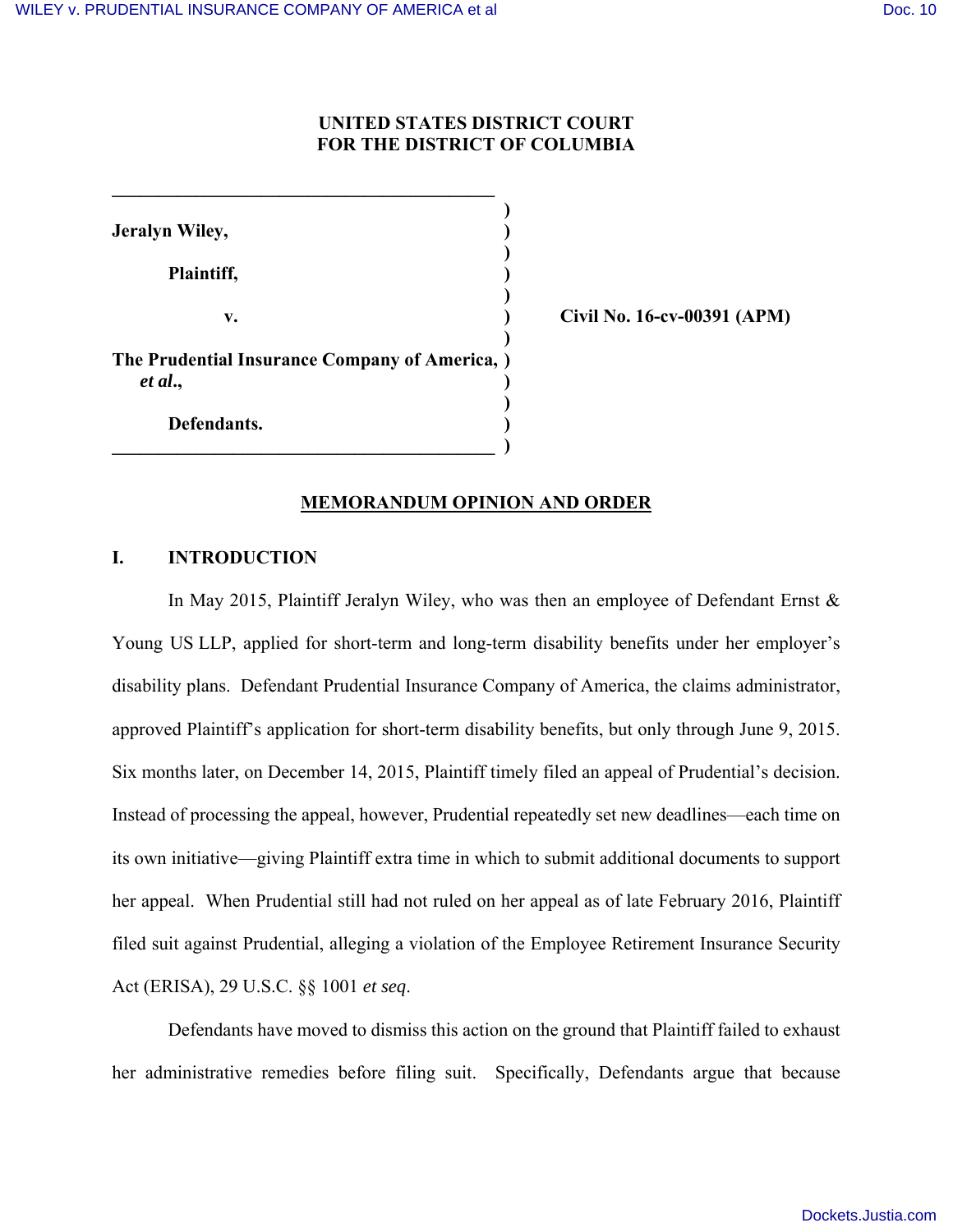Prudential has not yet ruled on Plaintiff's appeal, Plaintiff filed this action prematurely. The court, however, does not agree. Prudential granted itself extensions of time that neither were requested by Plaintiff nor permitted under the applicable ERISA regulations. As a result, Prudential did not timely rule on Plaintiff's appeal. The court therefore finds that Plaintiff's ERISA claim has been exhausted and that her suit is properly before this court. Accordingly, the court denies Defendants' Motion to Dismiss.

#### **II. BACKGROUND**

Plaintiff Jeralyn Wiley formerly worked at Defendant Ernst & Young US LLP. Compl., ECF No. 1, ¶ 13. During her time there, Ernst & Young sponsored both short-term disability and long-term disability plans (collectively, "Plans") for its employees. *Id.* ¶¶ 6-11; *see generally*  Defs.' Statement of P. & A. in Supp. of their Mot. to Dismiss, ECF No. 7-1 [hereinafter Defs.' Mot.], Ex. A, ECF No. 7-3 [hereinafter Ex. A]; *see generally* Defs.' Mot., Ex. B, ECF No. 7-4 [hereinafter Ex. B]. Defendant Prudential Insurance Company of America was the claims administrator for both Plans. Compl. ¶¶ 7-8; *see generally* Exs. A-B. As such, it had the authority to determine an employee's eligibility for disability benefits. Compl. ¶ 8.

Plaintiff was a participant under both Plans. *Id.* ¶ 6; Defs.' Mot. at 5. She suffers from a series of conditions, including, but not limited to, fibromyalgia, limb paresthesia, and myositis. Compl. ¶ 12; Defs.' Mot. at 5. In May 2015, Plaintiff applied for short-term disability benefits. Defs.' Mot., Ex. C, ECF No. 7-5 [hereinafter Ex. C], at  $1<sup>1</sup>$  On June 17, 2015, Prudential retroactively approved Plaintiff for benefits through June 9, 2015, but denied her any benefits

<sup>&</sup>lt;sup>1</sup> Plaintiff later also applied for long-term disability benefits. Pl.'s Opp'n to Defs.' Mot. to Dismiss, ECF No. 8, Ex. 1, ECF No. 8-1, at 1. Prudential advised Plaintiff that it would review her eligibility for long-term disability benefits concurrent with its review of her appeal of her short-term disability decision. *Id.* at 3. Because Prudential never ruled on Plaintiff's short-term disability appeal, however, it also apparently never reached a decision on Plaintiff's longterm disability claim.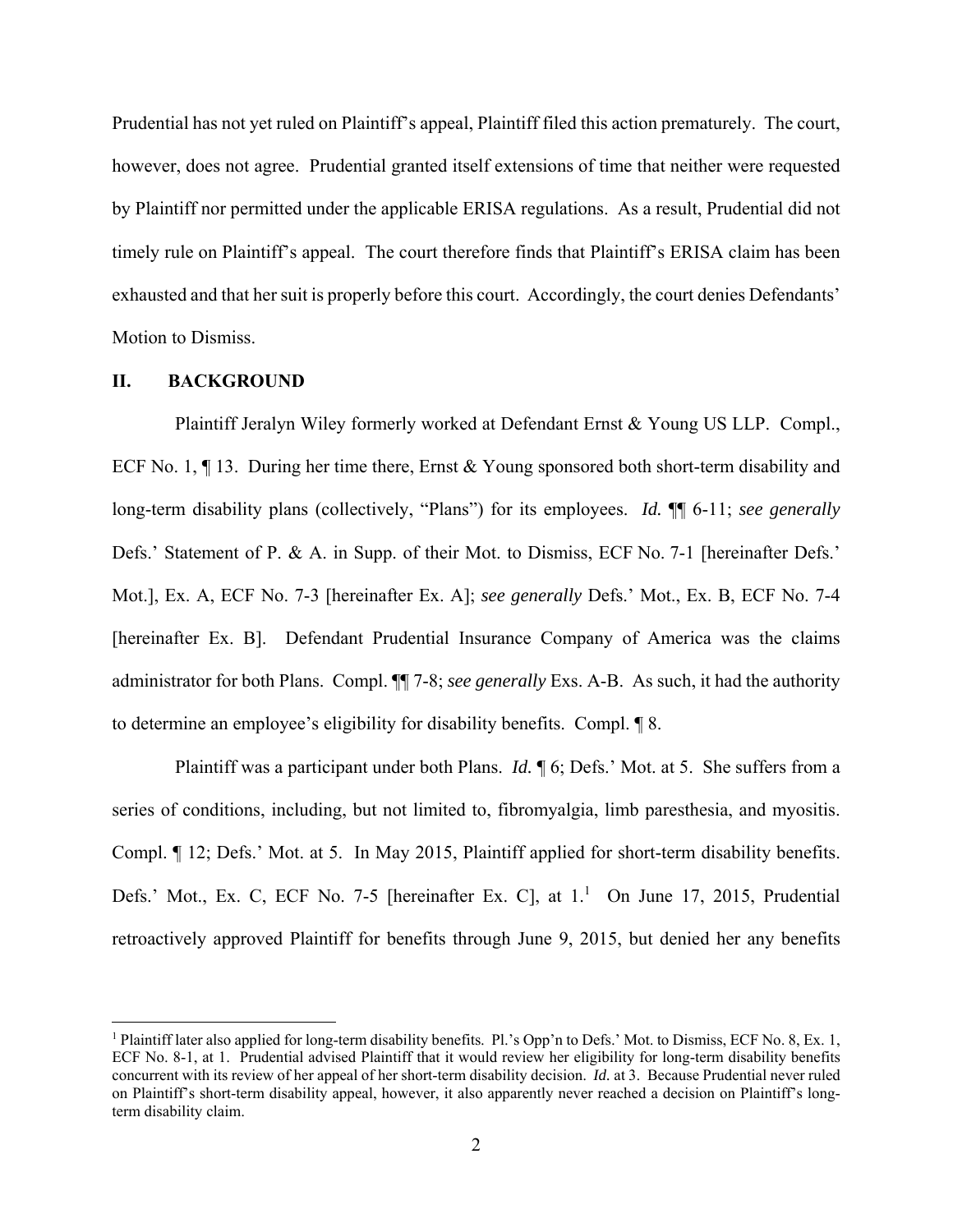beyond that date. *Id.* Prudential further informed Plaintiff that she had 180 days from her receipt of the denial letter to file an appeal. *Id.* at 2.

By letter dated June 26, 2015, Plaintiff asked Prudential to "review" the "denial of [her] claim for ongoing benefits." *Id.* at 4. "However," she added, "I request that [Prudential] not complete its review of this denial until such time as I have been afforded the opportunity to supplement the record." *Id.* She asked Prudential to "advise [me] of the last date by which [Prudential] will accept additional materials prior to commencing its review of my claim," but stated that, "[w]hile I fully intend to supplement my record on appeal, if you have not received additional materials by such date, please proceed to complete your review." *Id.* Plaintiff further requested that Prudential disclose to her a host of documents relevant to her benefits determination. *Id.* 

Three weeks later, on July 17, 2015, Prudential responded to Plaintiff: "Your letter indicates that the appeal is not complete at this time and that you intend on submitting additional documentation for our evaluation of your appeal. As such, we have not initiated our appeal review at this time." *Id.* at 7. Prudential advised Plaintiff that her "complete appeal must be received by Prudential no later than December 14, 2015." *Id.* 

Several months later, Plaintiff retained Scott B. Elkind as her counsel. Comp. ¶ 17. On November 17, 2015, Elkind wrote to Prudential requesting certain documents relating to Prudential's benefits determination, including the claim file. Ex. C at 10-11. He also requested a minimum 60-day extension of time, starting from the date he received the claim file, in which to review the documents and then supplement Plaintiff's appeal. *Id.* at 12.

On December 1, 2015, Prudential denied Elkind's requested extension. *Id.* at 15. It advised Elkind: "The information in [the] file indicates that the 180 day appeal timeframe expires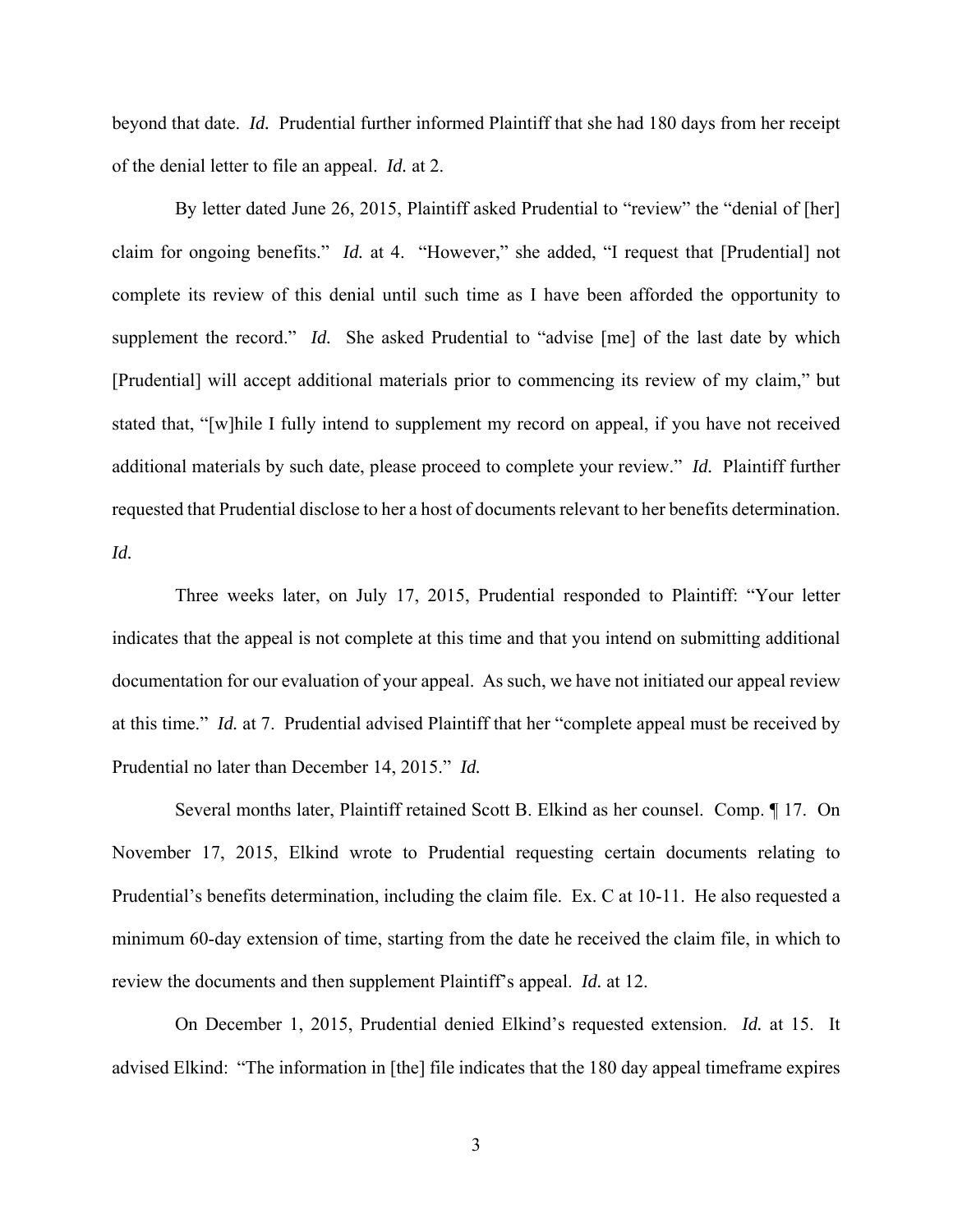on or about December 14, 2015. As a result, [Plaintiff's] complete appeal submission must be received by that date. We will proceed with our review of the appeal at that time based on the information that has been submitted." *Id.*; *see also id.* at 13-14 (letter from Prudential to Elkind dated November 23, 2015, identifying December 14, 2015, as the deadline and the date by which Prudential would proceed with its "review of the appeal . . . based on the information that has been submitted").

As Prudential had directed, on December 14, 2015, Elkind timely submitted certain concededly not all—documents in support of his client's appeal. Compl. ¶ 18 (stating that Plaintiff's appeal included "additional medical, functional and vocational evidence, but lacked certain materials due to the hard deadline Prudential gave Plaintiff"); Pl.'s Opp'n to Defs.' Mot. to Dismiss, ECF No. 8 [hereinafter Pl.'s Opp'n], Ex. 1, ECF No. 8-1 [hereinafter Ex. 1], at 4 (letter showing that Elkind submitted nearly 300 documents on Plaintiff's behalf). Several days later, on December 17, 2015, Prudential informed Elkind that it would not review Plaintiff's appeal until December 28, 2015, because it had not previously calculated into the deadline a 14-day grace period allowed for mailing delays. Ex. C at 16. Elkind immediately questioned Prudential's twoweek delay in commencing its review of Plaintiff's appeal. *See id.* at 17. He nevertheless submitted additional documents on December 18, 2015, and stated that he would provide Prudential "with documents as they are received by [me]." *Id.* at 18-19.

Prudential—unasked—twice more extended the time in which Plaintiff could submit additional records in support of her appeal. On December 29, 2015, Prudential told Elkind: "You have reported you will be submitting additional information in support of Ms. Wiley's appeal. Please ensure this information is provided to us within 45 days or by February 10, 2016." *Id.* at 21. Elkind continued to provide additional materials through February 2, 2016. *Id.* at 23, 26-31.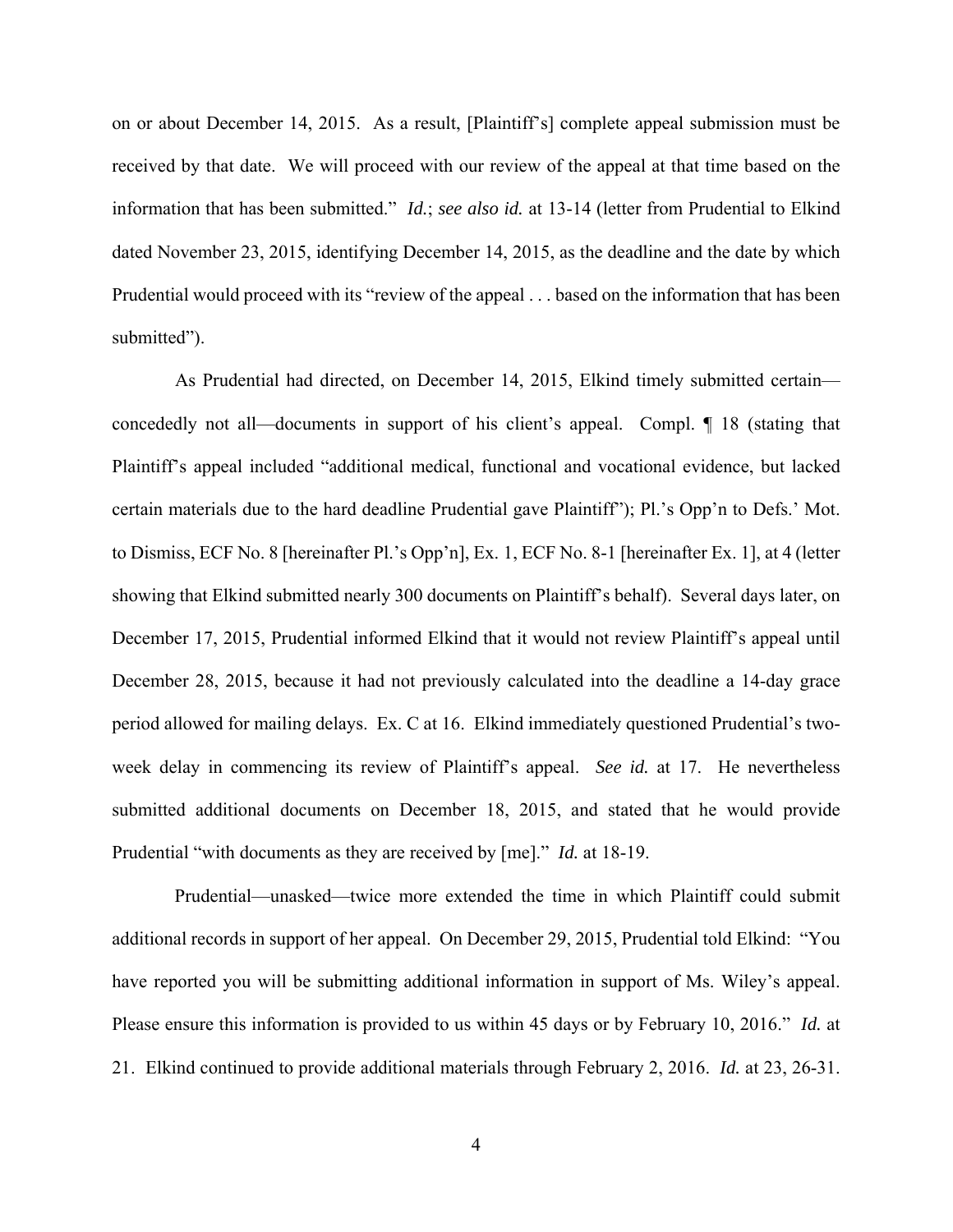He also continued to object to Prudential's delay in commencing review of Plaintiff's application. *Id.* at 24, 33.

On February 10, 2016, Prudential again informed Elkind that it was extending Plaintiff's deadline "to remit additional required information"—though the letter did not provide further specifics—by an additional 45 days, to March 26, 2016. *Id.* at 32. Prudential told Elkind that "[a]ll time frames for the review of Ms. Wiley's claim will be tolled until the earlier of the receipt of the additional information or the end of the additional 45 day period allowed for you to supply such information. At the time we resume our review, an extension of up to 45 days will be taken to complete our appeal review of Ms. Wiley's claim." *Id.* 

Elkind, that same day, objected to Prudential's 45-day extension. *Id.* at 33. He wrote: "The appeal in this case was filed on 12/14/15. Your request is beyond the 45 day deadline permitted under ERISA for such a request." *Id.* On February 26, 2016, Elkind filed this suit on behalf of Plaintiff. *See generally* Compl.

## **III. LEGAL STANDARD**

To survive a motion to dismiss under Rule 12(b)(6), a complaint must contain "sufficient factual matter, accepted as true, to 'state a claim to relief that is plausible on its face.'" *Ashcroft v. Iqbal*, 556 U.S. 662, 678 (2009) (quoting *Bell Atl. Corp. v. Twombly*, 550 U.S. 544, 570 (2007)). A claim is facially plausible when "the plaintiff pleads factual content that allows the court to draw the reasonable inference that the defendant is liable for the misconduct alleged." *Id.* (citing *Twombly*, 550 U.S. at 556). The factual allegations in the complaint need not be "detailed"; however, the Federal Rules demand more than "an unadorned, the-defendant-unlawfully-harmedme accusation." *Id.* (citing *Twombly*, 550 U.S. at 555). "Threadbare recitals of the elements of a cause of action, supported by mere conclusory statements, do not suffice." *Id.* (citing *Twombly*,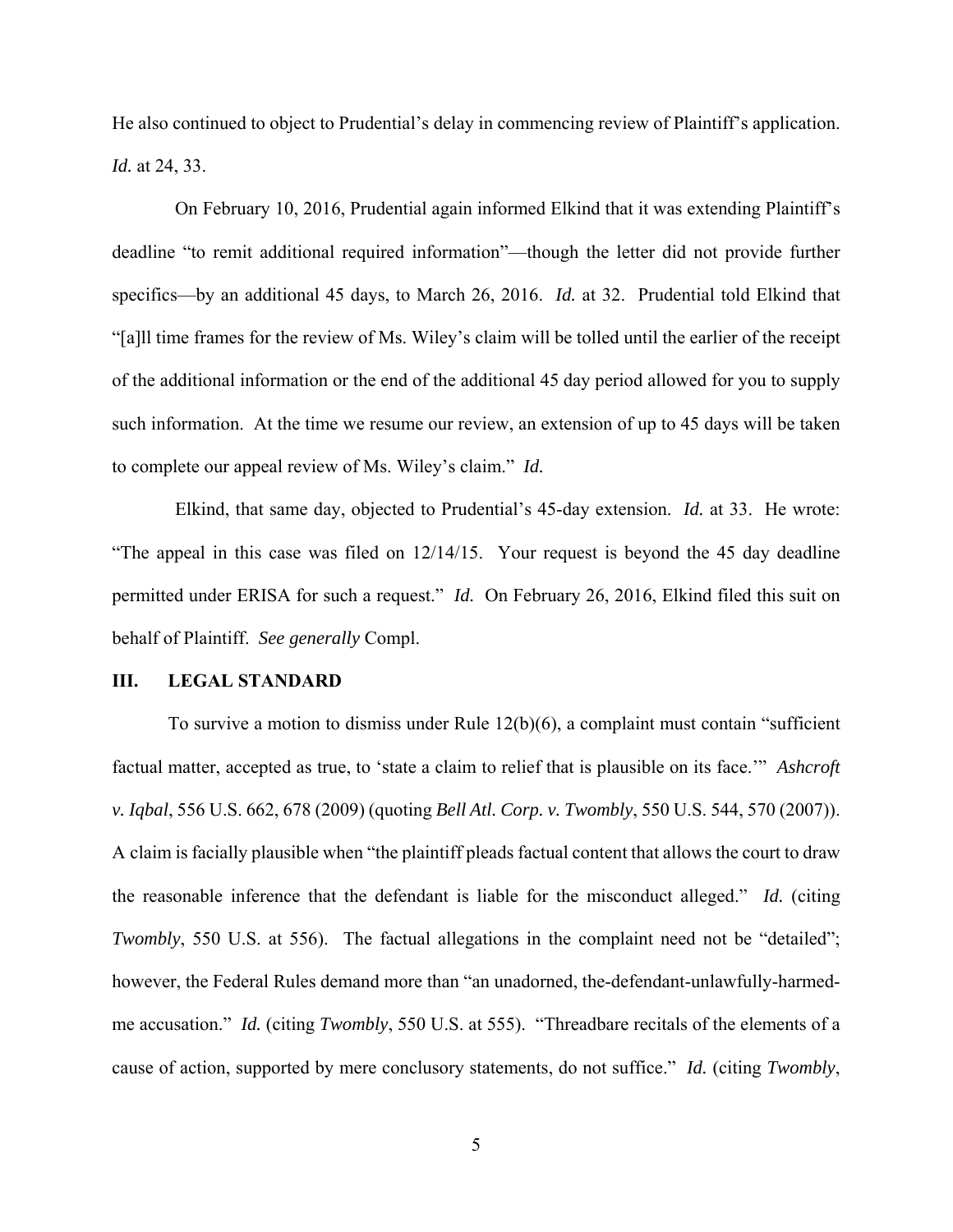550 U.S. at 555). If the facts as alleged fail to establish that a plaintiff has stated a claim upon which relief can be granted, a court must grant the defendant's Rule 12(b)(6) motion. *See Am. Chemistry Council, Inc. v. U.S. Dep't of Health & Human Servs.,* 922 F. Supp. 2d 56, 61 (D.D.C. 2013).

When evaluating a motion to dismiss under Rule  $12(b)(6)$ , the court must accept a plaintiff's "factual allegations . . . as true," *Harris v. D.C. Water & Sewer Auth.*, 791 F.3d 65, 67 (D.C. Cir. 2015), and "construe the complaint 'in favor of the plaintiff, who must be granted the benefit of all inferences that can be derived from the facts alleged.'" *Hettinga v. United States*, 677 F.3d 471, 476 (D.C. Cir. 2012) (quoting *Schuler v. United States*, 617 F.2d 605, 608 (D.C. Cir. 1979)). The court need not accept as true, however, "a legal conclusion couched as a factual allegation," *Papasan v. Allain*, 478 U.S. 265, 286 (1986), or "inferences . . . unsupported by the facts set out in the complaint," *Kowal v. MCI Commc'ns Corp.*, 16 F.3d 1271, 1276 (D.C. Cir. 1994).

A court ordinarily may not consider "matters outside the pleadings" on a Rule 12(b)(6) motion without converting the motion into one for summary judgment under Rule 56. Fed. R. Civ. P. 12(d). Matters that are *not* outside the pleadings include the facts alleged in the complaint, documents attached as exhibits to the complaint, and documents incorporated by reference in the complaint. *See Hinton v. Corr. Corp. of America*, 624 F. Supp. 2d 45, 46 (D.D.C. 2009). Likewise, documents upon which the plaintiff's complaint "necessarily relies" are not treated as matters outside the pleadings—even if submitted by the defendant in support of a motion to dismiss. *See id.* In this case, both parties have submitted letters between Plaintiff (or her counsel) and Prudential concerning the submission and review of Plaintiff's appeal. Because the court finds that these letters are either incorporated by reference into the Complaint or necessarily relied upon by the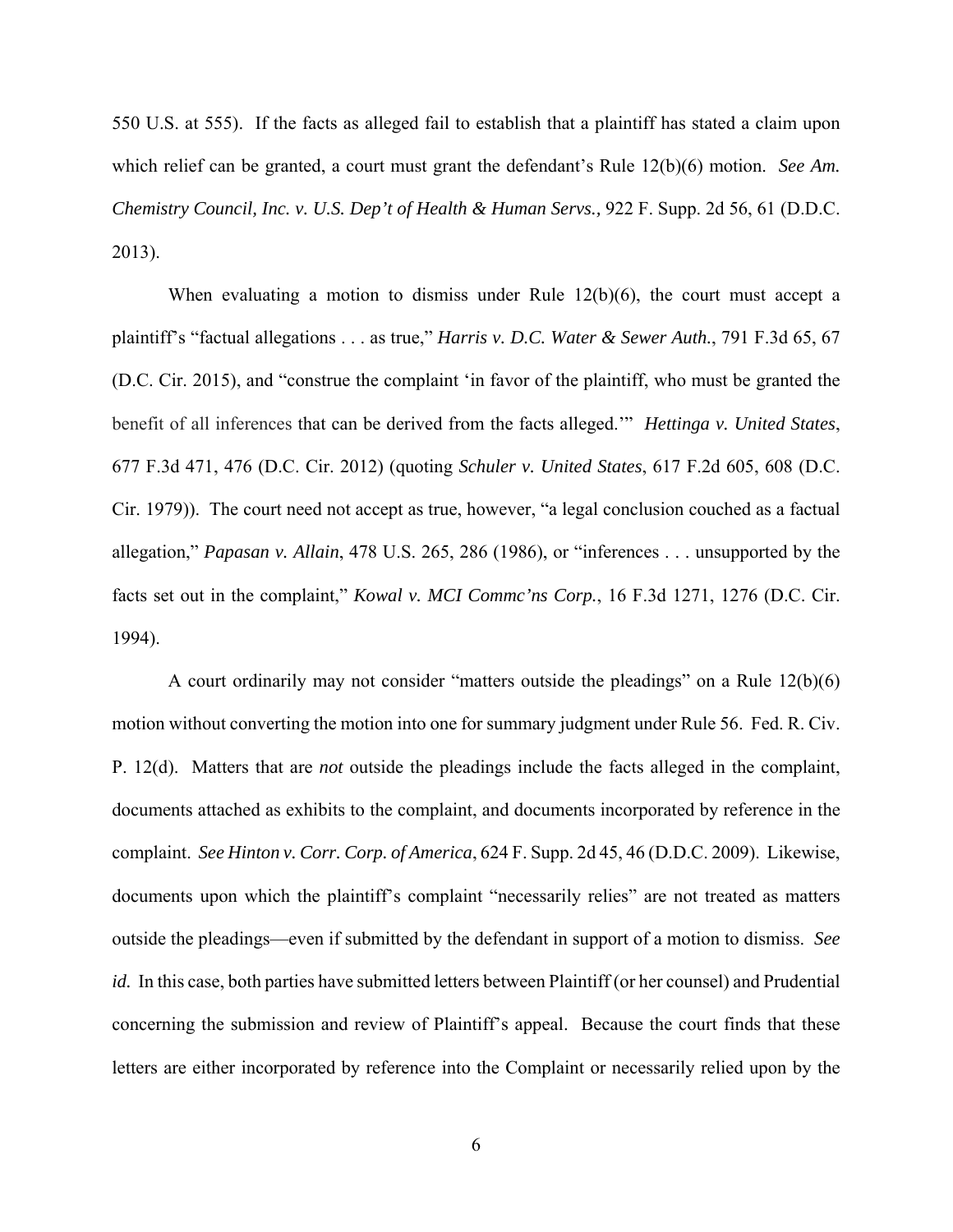Complaint, it considers Defendants' motion under Rule 12(b)(6), instead of converting it into a motion for summary judgment. *See* Fed. R. Civ. P. 12(d).

# **IV. DISCUSSION**

Defendants' argument is straightforward. They contend that, because Plaintiff filed her suit before Prudential ruled on her appeal, she failed to exhaust her administrative remedies as required under the short-term disability plan and thus her action must be dismissed. Defs.' Mot. at 11-20; *see Commc'ns Workers of Am. v. AT&T Co.*, 40 F.3d 426, 428 (D.C. Cir. 1994) ("It is well established that, barring exceptional circumstances, plaintiffs seeking a determination pursuant to ERISA of rights under their pension plans 'must . . . exhaust available administrative remedies under their ERISA-governed plans before they may bring suit in federal court.'") (citations omitted). The court disagrees with Defendants that Plaintiff filed her suit too early. It finds instead that Plaintiff's appeal must be "deemed exhausted," and that her action is appropriately before this court.

## **A. The Principle of Deemed Exhaustion**

 The principle of deemed exhaustion is rooted in the Department of Labor's ERISA regulations. The relevant regulation reads as follows:

In the case of the failure of a plan to establish or follow claims procedures consistent with the requirements of this section, a claimant shall be deemed to have exhausted the administrative remedies available under the plan and shall be entitled to pursue any available remedies under section 502(a) of the Act on the basis that the plan has failed to provide a reasonable claims procedure that would yield a decision on the merits of the claim.

29 C.F.R. § 2560.503-1(l). Although our Court of Appeals has not applied the deemed-exhaustion regulation, other Circuits have done so. *See, e.g., Barboza v. Cal. Ass'n of Prof'l Firefighters*, 651 F.3d 1073, 1076-80 (9th Cir. 2011); *Eastman Kodak Co. v. STWB, Inc.*, 452 F.3d 215, 221-23 (2d Cir. 2006). Additionally, the Supreme Court, citing the deemed-exhaustion regulation, has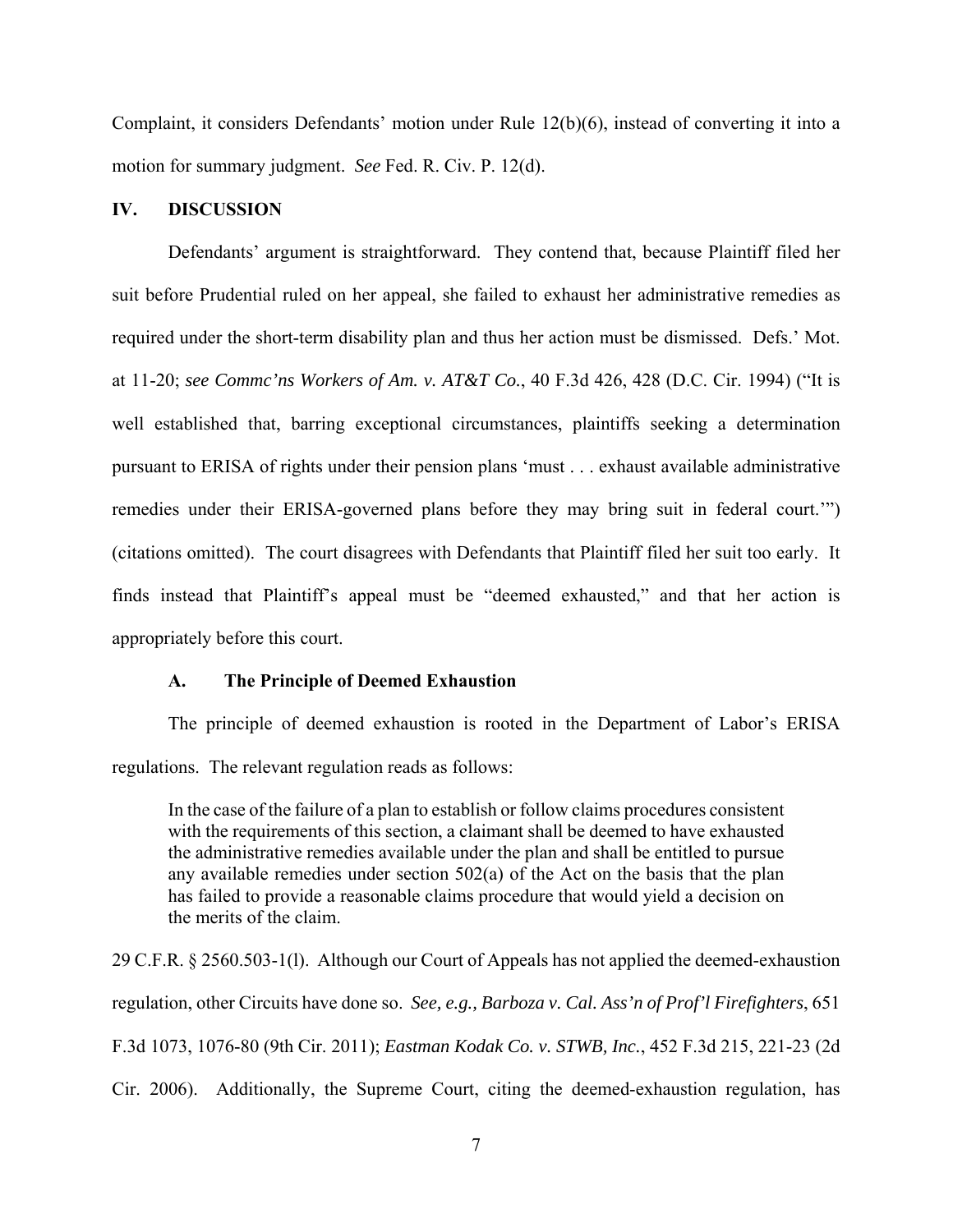observed that "[plan] administrators are required by the regulations governing the internal review process to take prompt action, . . . and the penalty for failure to meet those deadlines is immediate access to judicial review for the participant." *Heimeshoff v. Hartford Life & Acc. Ins. Co.*, 134 S. Ct. 604, 614 (2013) (citing section 2560.503-1(l)).

 To determine if Plaintiff's claim should be deemed exhausted, the court must ask whether Prudential complied with ERISA. *See Barboza*, 452 F.3d at 1077. More specifically, the question here turns on whether Prudential complied with the regulation governing the time requirements for review of a denied disability claim. That regulation provides that "the plan administrator<sup>[2]</sup> shall notify a claimant . . . of the plan's benefit determination on review within a reasonable period of time, but not later than [45] days after receipt of the claimant's request for review by the plan." 29 C.F.R. § 2560.503-1(i)(1)(i), § 2560.503-1(i)(3)(i) (setting an initial 45-day review period for disability claims). The plan administrator may, however, extend the initial review period under "special circumstances." *Id.* § 2560.503-1(i)(1)(i), § 2560.503-1(i)(3)(i). For disability claims, a "special circumstances" extension can last no more than an additional 45 days "from the end of the initial period." *Id.* § 2560.503-1(i)(3)(i). The administrator must provide the claimant with written notice of the extension before the expiration of the initial review period. *See id.* §  $2560.503 - 1(i)(1)(i)$ .

 The ERISA regulation also defines when the clock starts to run on an administrator's review of a denied benefits claim:

[T]he period of time within which a benefit determination on review is required to be made shall begin at the time an appeal is filed in accordance with the reasonable procedures of the plan, without regard to whether all the information necessary to make a benefit determination on review accompanies the filing.

<sup>&</sup>lt;sup>2</sup> Although in correspondence with Plaintiff's counsel Prudential stated that it had not "accepted a delegation as the Plan Administrator" with respect to the short-term disability plan, Ex. C at 13, it has not here argued that the ERISA timing regulations do not apply to it. The court therefore assumes that Prudential qualifies as a "plan administrator" as that term is used in the regulations.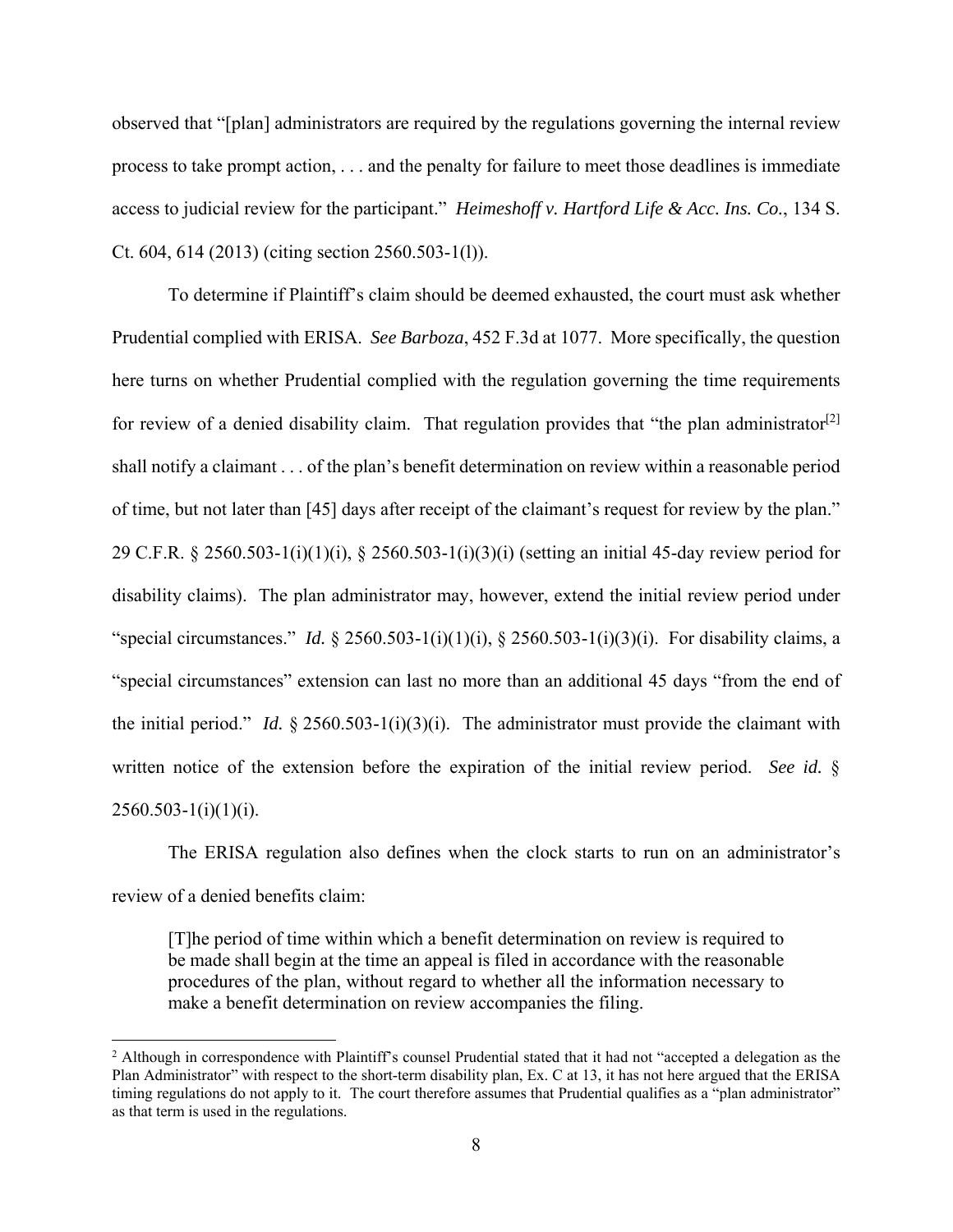#### *Id.* § 2560.503-1(i)(4). It further provides that

[i]n the event that a period of time is extended as permitted [under the regulations] due to a claimant's failure to submit information necessary to decide a claim, the period for making the benefit determination on review shall be tolled from the date on which the notification of the extension is sent to the claimant until the date on which the claimant responds to the request for additional information.

*Id.* 

Thus, these regulations, when read together, grant an administrator an initial review period of 45 days, beginning from when the appeal is filed in accordance with plan procedures, in which to review an appeal concerning a disability benefits determination. Prior to the end of that period, the administrator may extend the review period by another 45 days under special circumstances. If the special circumstance at issue is the claimant's "failure to submit information necessary to decide the claim," then the clock on the additional 45-day period remains tolled from the date of the extension until the claimant responds to the request for additional information. *Id.*

## **B. Whether Plaintiff's Claim is Deemed Exhausted**

Against this regulatory framework, the court evaluates whether Plaintiff's claim should be deemed exhausted. Defendants assert that "Plaintiff's appeal was [ ] filed as of February 16, 2016"— the date on which Plaintiff supposedly notified Prudential that her appeal was complete and that she needed no further time to file additional information. Defs.' Reply, ECF No. 9, at 5 (citing Ex. C at 34). Defendants, therefore, contend that Prudential had 45 days from that date until April 1, 2016—as well as an additional 45 days, if needed due to special circumstances, to complete its review. *Id.* Because Plaintiff filed her suit before April 1, 2016, Defendants argue that she failed to exhaust her administrative remedies. *Id.* Defendants' argument, however, cannot be sustained on the law or the facts.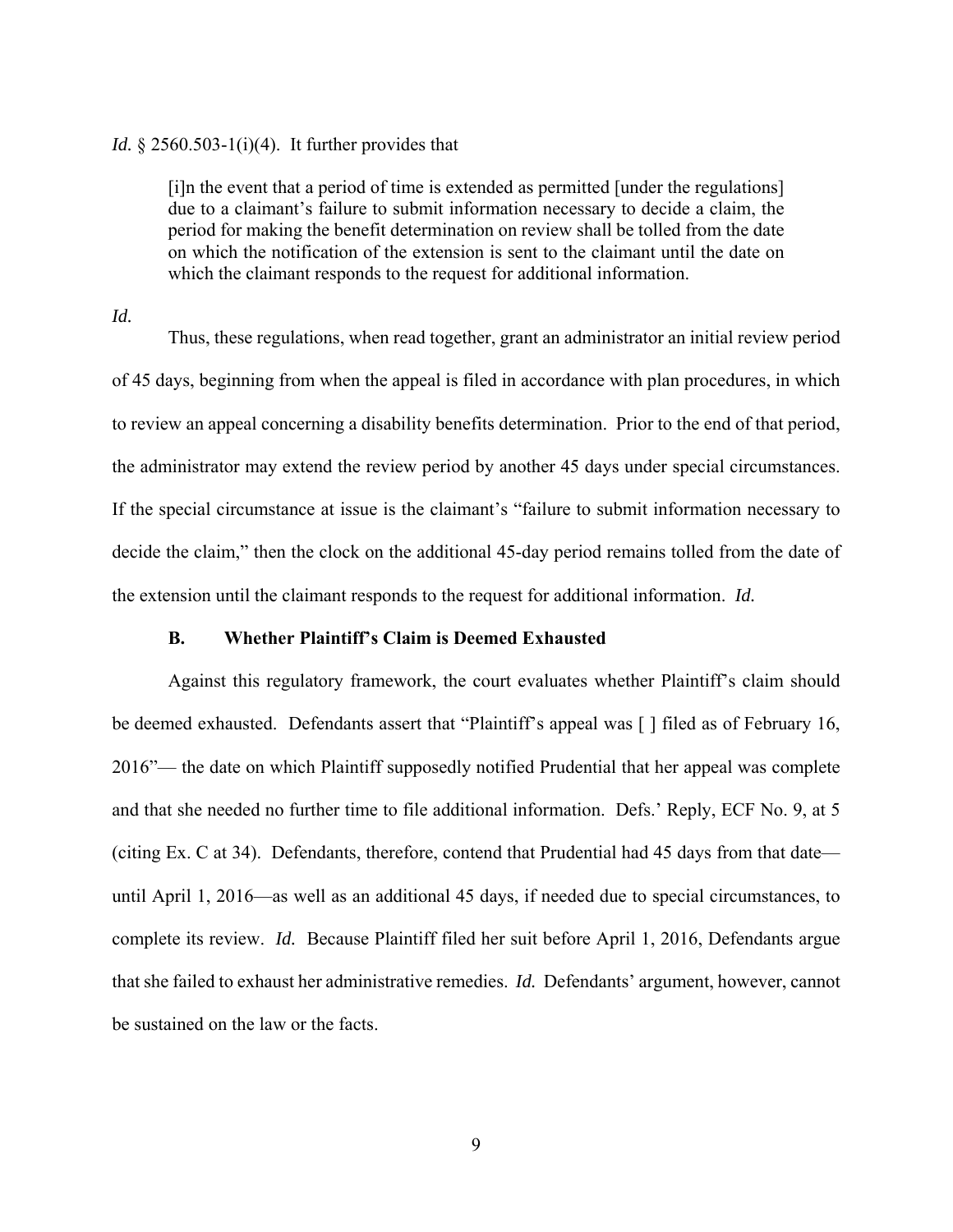The court must first determine the date when Plaintiff filed her appeal, at which time the initial 45-day review period would have commenced. The regulations provide that the 45-day time period begins when "an appeal is filed in accordance with the reasonable procedures of a plan." 29 C.F.R. § 2560.503-1(i)(4). Here, Defendants have identified only a limited number of "reasonable procedures" that a claimant must follow when filing an appeal. The claimant "must" submit her appeal (1) in writing and (2) within 180 days of the claimant's receipt of her benefits determination. Ex. C at 3. Additionally, the appeal "should contain" the claimant's (3) name, control number, and Social Security number; (4) the reason that the claimant disagrees with the determination; and (5) medical evidence or information to support the claimant's position. *Id.*

Defendants have not identified any failure by Plaintiff to comply with these procedures. Thus, assuming Plaintiff's allegations to be true, and drawing all inferences in her favor, Plaintiff substantially complied with the plan's "reasonable procedures" for filing an appeal by December 14, 2015, when her counsel submitted her information—including medical, functional, and vocational evidence—to Prudential. *See* Compl. ¶ 18; Ex. 1 at 4. The fact that Plaintiff did not submit all necessary records by December 14, 2015, is irrelevant. The regulations plainly state that an appeal is timely filed so long as it is filed in accordance with the reasonable procedures of the plan, "without regard to whether all the information necessary to make a benefit determination on review accompanies the filing." 29 C.F.R. §2560.503-1(i)(4).

Defendants argue that the review period started months later, on February 16, 2016. That position is based on their reading of a letter sent by Elkind on that date. According to Defendants, Elkind notified Prudential on February 16, 2016, that Plaintiff's appeal was "complete and she needed no additional time." Reply at 5 (citing Ex. C at 34); *see also* Defs.' Mot. at 17. Defendants, however, mischaracterize Elkind's letter to Prudential. In his letter, Elkind protested Prudential's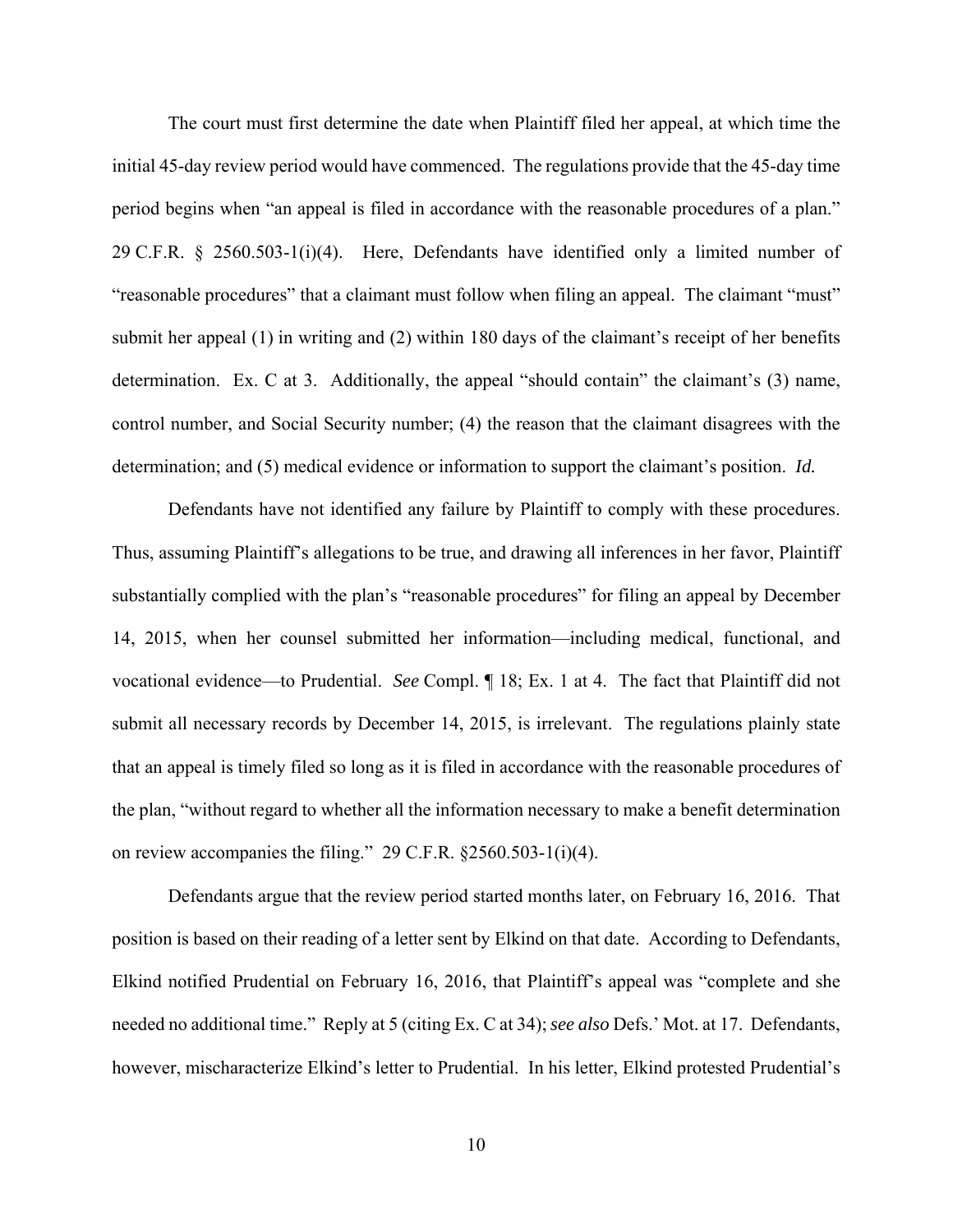actions delaying the start of the review period. He asserted that "there is no extension under ERISA for extending your time period for the reason claimed." Ex. C at 34. But Elkind did not state that his client's appeal was "complete." Reply at 5. Thus, the court rejects Defendants' contention that, based on her counsel's representations, Plaintiff's appeal review period began on February 16, 2016, instead of December 14, 2015.

Having determined that the initial review period commenced on December 14, 2015, the court turns next to Defendants' argument that Prudential properly "tolled" the start of the 45-day review period on multiple occasions to enable Plaintiff to submit additional evidence to support her appeal. *See* Defs.' Mot. at 17; Reply at 4. That argument misreads the regulations, particularly the concept of tolling. The regulations provide that the initial 45-day review period begins to run once an appeal is filed in accordance with the reasonable procedures of the plan. 29 C.F.R. § 2560.503-1(i)(4). Once that initial appeal period begins to run, a disability plan administrator can grant itself, without obtaining the applicant's consent, a 45-day extension under "special circumstances." *Id.* § 2560.503-1(i)(1)(i), § 2560.503-1(i)(3)(i). If the "special circumstance" is "due to a claimant's failure to submit information necessary to decide a claim," and the administrator "request[s] additional information," *id.* § 2560.503-1(i)(4), then the start of the "special circumstances" 45-day review period "shall be tolled from the date on which the notification of the extension is sent to the claimant until the date on which the claimant responds to the request for additional information," *id.* 

Here, as the court has found, the initial 45-day time period for Prudential to review Plaintiff's appeal commenced on December 14, 2015. That initial review period was set to expire on January 28, 2016. On or before that date, Prudential had the right to extend the review period by another 45 days for "special circumstances." If Prudential had invoked the 45-day "special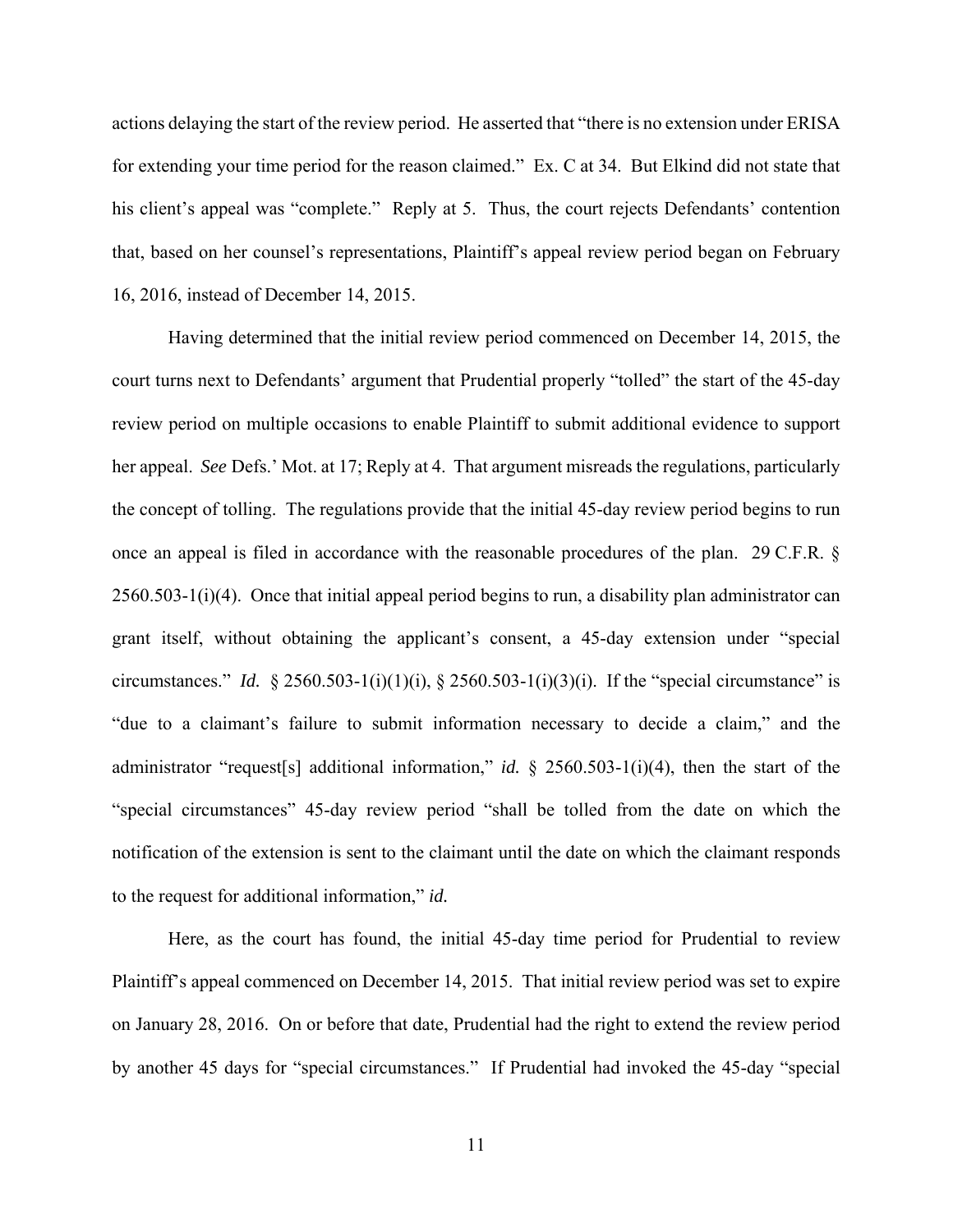circumstances" extension and provided as its reason that Plaintiff had not submitted the information necessary to decide her appeal, the additional 45-day review period would have been tolled from the date on which Prudential sent the notification of extension to Plaintiff. *Id.* And the review period would not have started to run again until "the date on which [Plaintiff] respond[ed] to the request for additional information." *Id.* 

Prudential, however, expressly disclaims that it ever invoked its right under the regulations to extend the initial review period by 45 days. *See* Reply at 5 ("Prudential did not request extensions for its own review."), 5 n.1 (arguing that "Prudential *could have* taken an extension for itself, if it needed to do so") (emphasis added). Because Prudential never invoked the 45-day extension, the regulation's tolling provision never came into effect.<sup>3</sup> Thus, the initial review period began to run on December 14, 2015, and never was tolled at any point.

Finally, Defendants also seem to argue that Plaintiff should be equitably estopped from complaining about Prudential's delayed review because Plaintiff continued to submit records during the extension periods. Defs.' Mot. at 17. However, Plaintiffs' continued submission of documents after she filed her appeal is perfectly consistent with the regulations. An appeal is deemed filed "without regard to whether all the information necessary to make a benefit determination on review accompanies the filing." 29 C.F.R. § 2560.503-1(i)(4). The regulation says nothing that would foreclose a claimant from submitting records after the review period has

<sup>&</sup>lt;sup>3</sup> Elsewhere, Defendants do appear to argue that Prudential properly invoked the 45-day extension on February 16, 2016. Defs.' Mot. at 18 (arguing that Prudential "met" the 45-day extension "requirement when it notified Plaintiff in writing on February 16, 2016, of the need to take a 45-day extension 'to allow for review of the information currently contained in [Plaintiff's] file'") (citing Ex. C at 35). But even if the court were to assume that Prudential invoked the 45-day extension on February 16, 2016—the letter Defendants cite is actually dated February 17, 2016—that invocation came too late. The initial 45-day period expired on January 28, 2016, and Prudential would have needed to give Plaintiff notice of its decision to invoke the "special circumstances" exception before that date. Moreover, even if the court were to accept Defendants' claim that the initial review period, as a result of the 14-day grace period for mailing delays, started on December 29, 2015, the 45-day review period would have expired on February 12, 2016. A 45-day extension request four days later on February 16, 2016, would again be too late.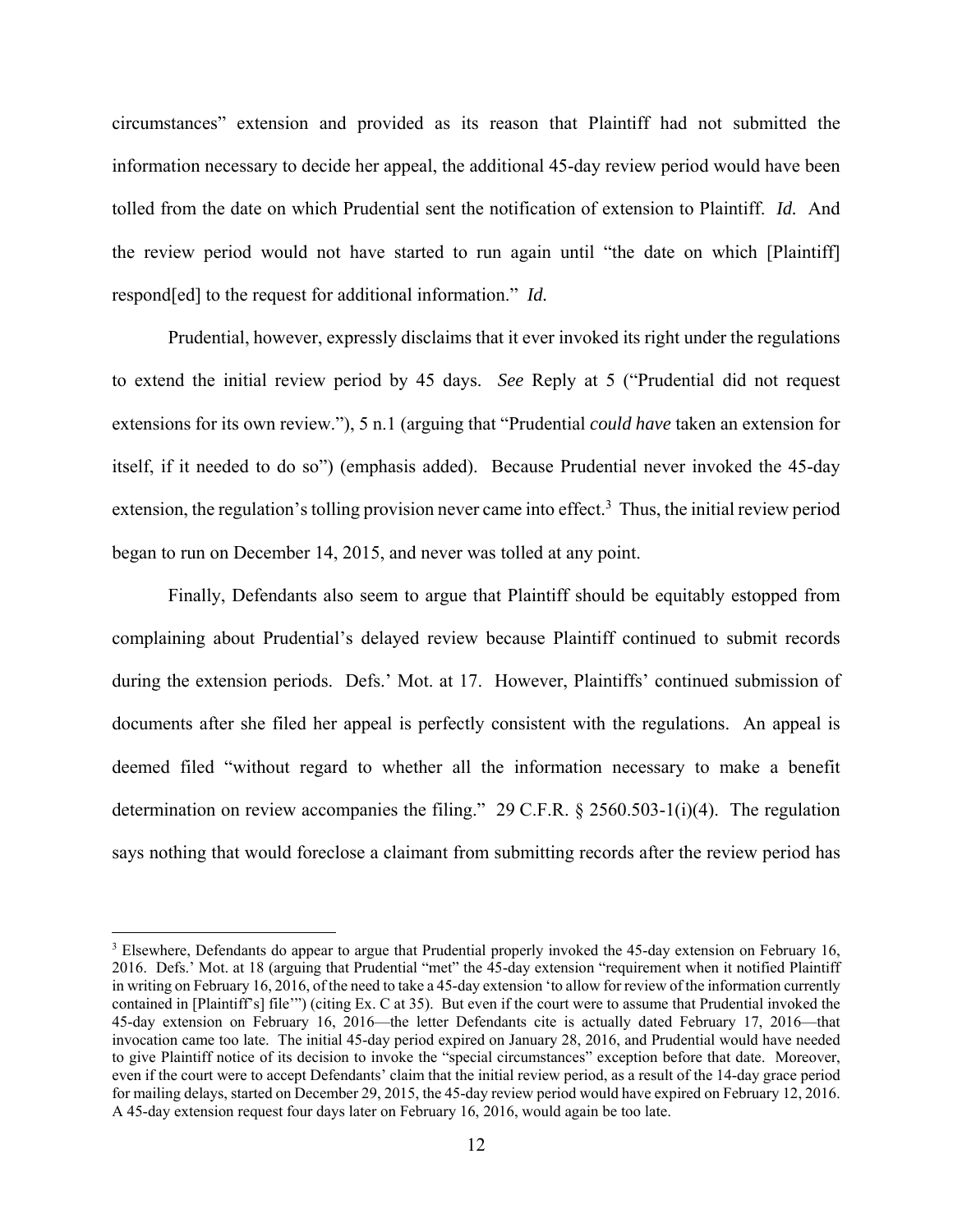begun. To the contrary, by not requiring the submission of all records to start the review period, the regulations contemplate that very practice.

Moreover, Plaintiff's counsel repeatedly and emphatically protested each unilateral extension of time, beginning with the very first 14-day extension. *See* Ex. C at 17 (questioning the basis for the 14-day extension until December 28, 2015), 24 (demanding plan or claims guidelines that permit Prudential "to take an extension in considering the filed appeal"), 33 (stating that the appeal was filed on December 14, 2015, and protesting the 45-day extension as beyond the "deadline permitted under ERISA"). The fact that Elkind continued to supply additional information to Prudential during the extensions of time, therefore, does not preclude Plaintiff from asserting that the court should deem her claim exhausted.

Defendants' reliance on *Hunter v. Metropolitan Life Insurance Co.*, 251 F. Supp. 2d 107 (D.D.C. 2003), is also misplaced. *See* Defs.' Mot. at 19-20. The facts in *Hunter* posed a very different scenario. There, the plan administrator acknowledged its receipt of the claimant's appeal and began its review period on that date. *Hunter*, 251 F. Supp. 2d at 109. The plan administrator then invoked its right to one extension to complete its review, but before it could do so, the claimant filed suit. *Id.* Here, by contrast, Prudential asserts that it was permitted to delay the start of the appeals review process for months after Plaintiff timely filed her appeal "so that [Plaintiff] could continue to submit documents in support of her appeal." Reply at 5. *Hunter* does not allow a plan administrator to delay the start of the review period simply because a claimant has not submitted all relevant information with her initial appeal filing or because she submits additional records after the initial filing.